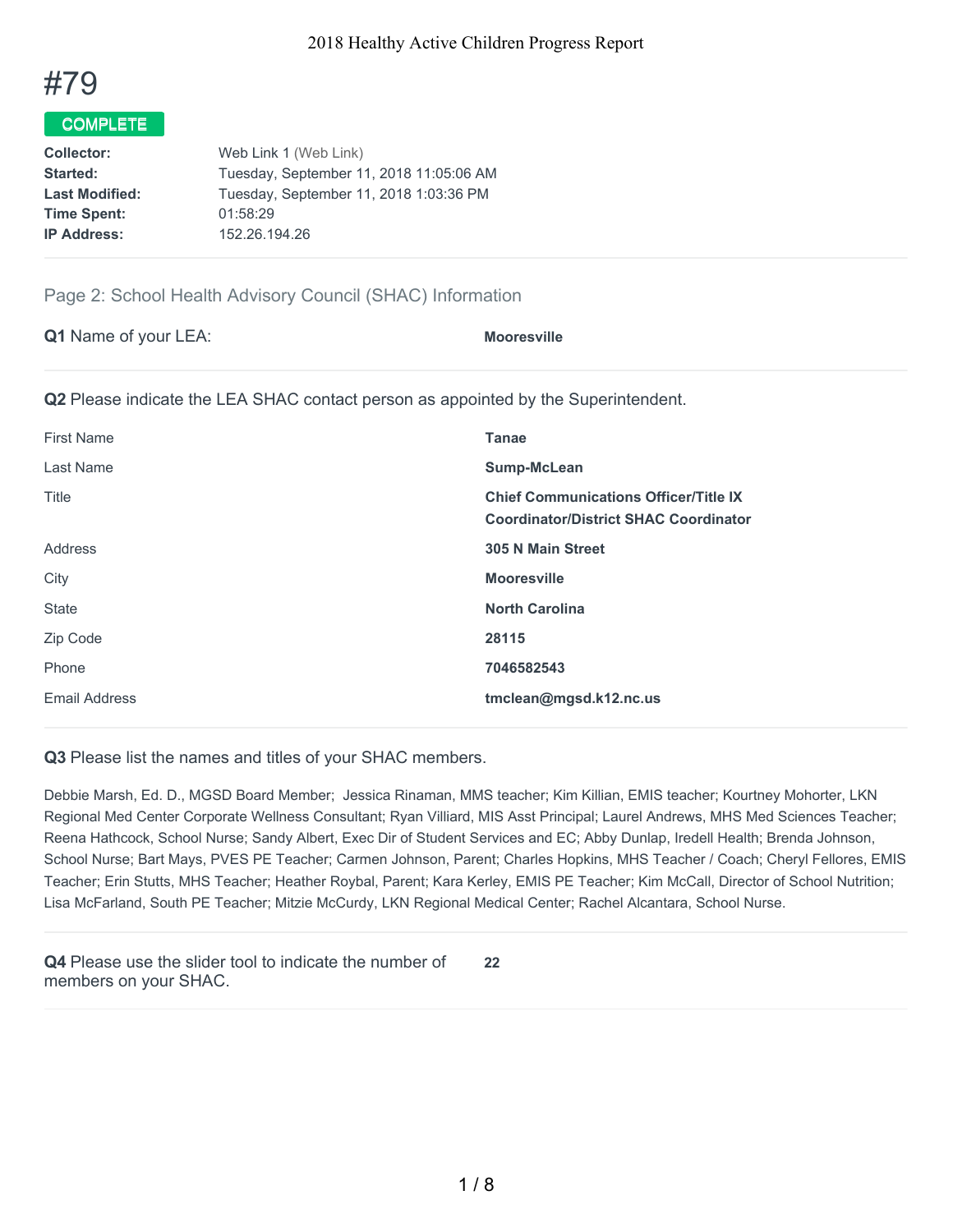| Q5 Regarding the composition of your SHAC, please<br>indicate if you have members that represent each of the<br>coordinated school health components of the Whole<br>School, Whole Community, Whole Child (WSCC) model<br>listed below. (select all that apply) | <b>Community Involvement Representative,</b>                                                                           |  |  |
|-----------------------------------------------------------------------------------------------------------------------------------------------------------------------------------------------------------------------------------------------------------------|------------------------------------------------------------------------------------------------------------------------|--|--|
|                                                                                                                                                                                                                                                                 | <b>Health Education Representative,</b><br><b>Health Services</b><br>$\overline{\phantom{a}}$<br><b>Representative</b> |  |  |
|                                                                                                                                                                                                                                                                 | <b>Counseling, Psychological, &amp; Social Services</b><br><b>Representative</b>                                       |  |  |
|                                                                                                                                                                                                                                                                 | $\mathbf{r}$<br><b>Nutrition Environment &amp; Services</b><br>y<br><b>Representative</b>                              |  |  |
|                                                                                                                                                                                                                                                                 | <b>Family Engagement Representative,</b>                                                                               |  |  |
|                                                                                                                                                                                                                                                                 | <b>Physical Education &amp; Physical Activity</b><br>J.<br><b>Representative</b>                                       |  |  |
|                                                                                                                                                                                                                                                                 |                                                                                                                        |  |  |
|                                                                                                                                                                                                                                                                 | <b>Employee Wellness Representative</b>                                                                                |  |  |
| Q6 How often did your SHAC meet in the past year?                                                                                                                                                                                                               | Other, please<br>specify:<br>We met 6 times during the 2017 - 2018 school<br>year.                                     |  |  |
| Q7 Does your SHAC provide reports to any of the<br>following? (select all that apply)                                                                                                                                                                           | <b>Local Board of</b><br><b>Education</b><br>Superintendent,<br><b>Community/Public</b>                                |  |  |

**Q8** Policy is defined as a definite course or method of action developed to guide and determine present and future decisions that will produce a specific outcome. Please list below the key Policy successes your SHAC achieved during the 2017-2018 school year.

Staff wellness programs were followed at schools throughout the district. Met nutrition standards and guidelines for food and beverages

**Q9** Program and practice is defined as the way(s) that a plan or system is implemented in order to reach a specific goal. Please list below the key Program and Practice successes your SHAC achieved during the 2017-2018 school year.

We did surveys for both staff and students district wide to establish baselines regarding mental/emotional health and physical health so we would be able to begin measuring whether the practices we implement are having an effect on our constituents.

| Q10 Has your SHAC used any of the following            | <b>NC SHAC Manual Assessment</b>                 |
|--------------------------------------------------------|--------------------------------------------------|
| assessment tools for your LEA? (select all that apply) | Tool                                             |
|                                                        | <b>Local Wellness Policy</b><br><b>Checklist</b> |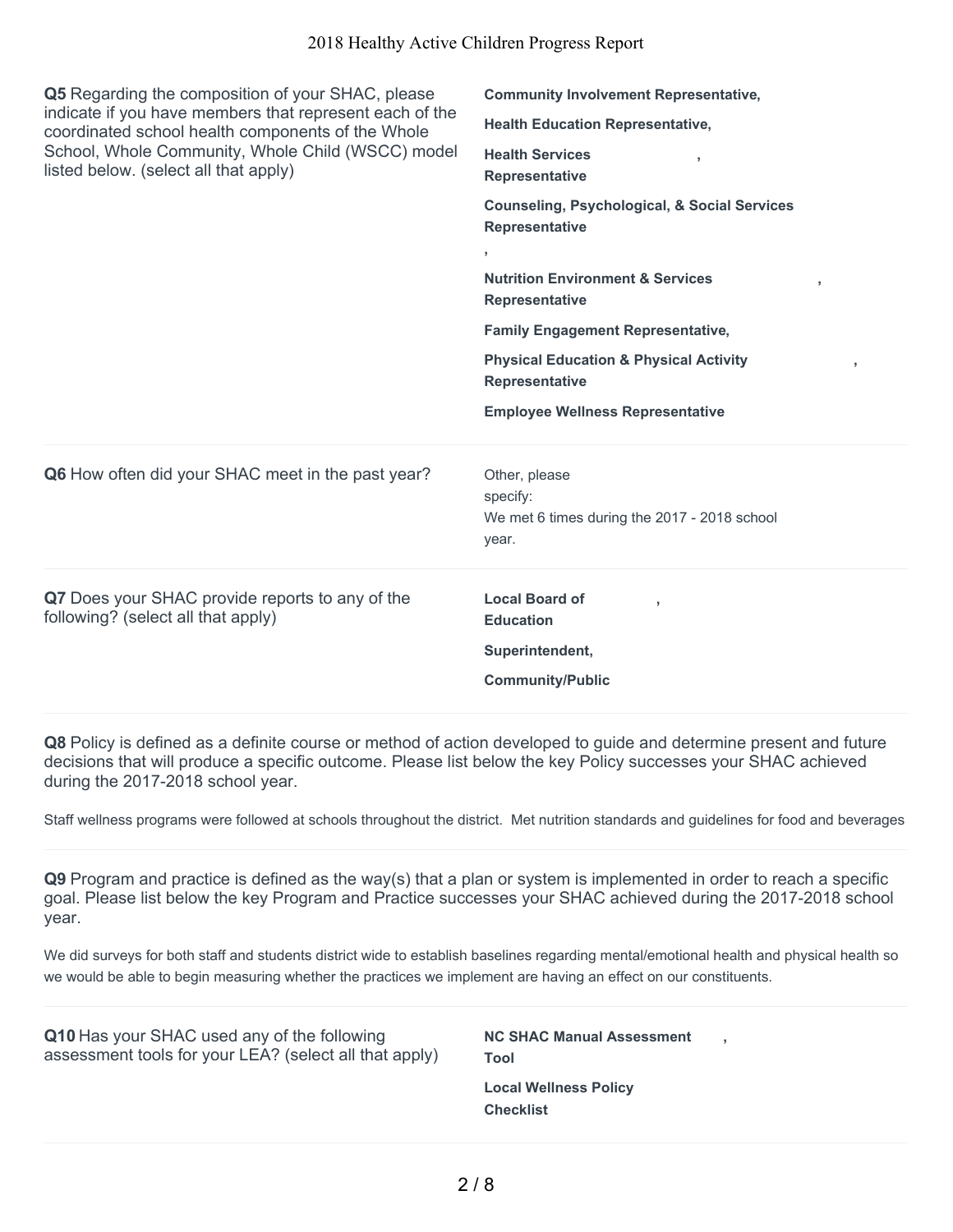| Q11 Does your SHAC use any of the following to inform<br>their work? (select all that apply) | <b>School Health Profiles Survey,</b>                  |  |
|----------------------------------------------------------------------------------------------|--------------------------------------------------------|--|
|                                                                                              | <b>Healthy Active Children Policy</b><br><b>Report</b> |  |
|                                                                                              | Other (please)<br>specify):                            |  |
|                                                                                              | Input to survey issues to staff and students.          |  |

**Q12** From the following areas of focus, please select the top three priorities from your SHAC's work over the course of the past year. Areas of focus include: Alcohol and Other Drugs; Family and Community Involvement; Health Education; Health Services; HIV/STD/Teen Pregnancy Prevention; Injury and Violence Prevention; Mental Health, Counseling, Social Work; Nutrition; Physical Activity; Physical Education; Safe School Environment; Staff Wellness; **Tobacco** 

|                   | Priority #1                                                                                                     |                                                                                                                   | Priority #2                             | Priority #3              |
|-------------------|-----------------------------------------------------------------------------------------------------------------|-------------------------------------------------------------------------------------------------------------------|-----------------------------------------|--------------------------|
| Areas of focus:   | <b>Mental Health, Counseling, Social Work</b>                                                                   |                                                                                                                   | <b>Staff Wellness</b>                   | <b>Physical Activity</b> |
| work?             | Q13 Does your SHAC use an Action Plan to guide its                                                              | <b>Yes</b>                                                                                                        |                                         |                          |
|                   | Q14 Please let us know of specific resources and/or<br>additional assistance you need. (select all that apply)  | Evaluation,<br><b>Needs Assessment,</b><br><b>Successful Fundraisers,</b><br><b>Web-Based</b><br><b>Resources</b> |                                         |                          |
| those needs here. | Q15 If your SHAC needs resources/assistance other<br>than those listed in the previous question, please specify |                                                                                                                   | <b>Respondent skipped this question</b> |                          |

Page 3: Wellness Policy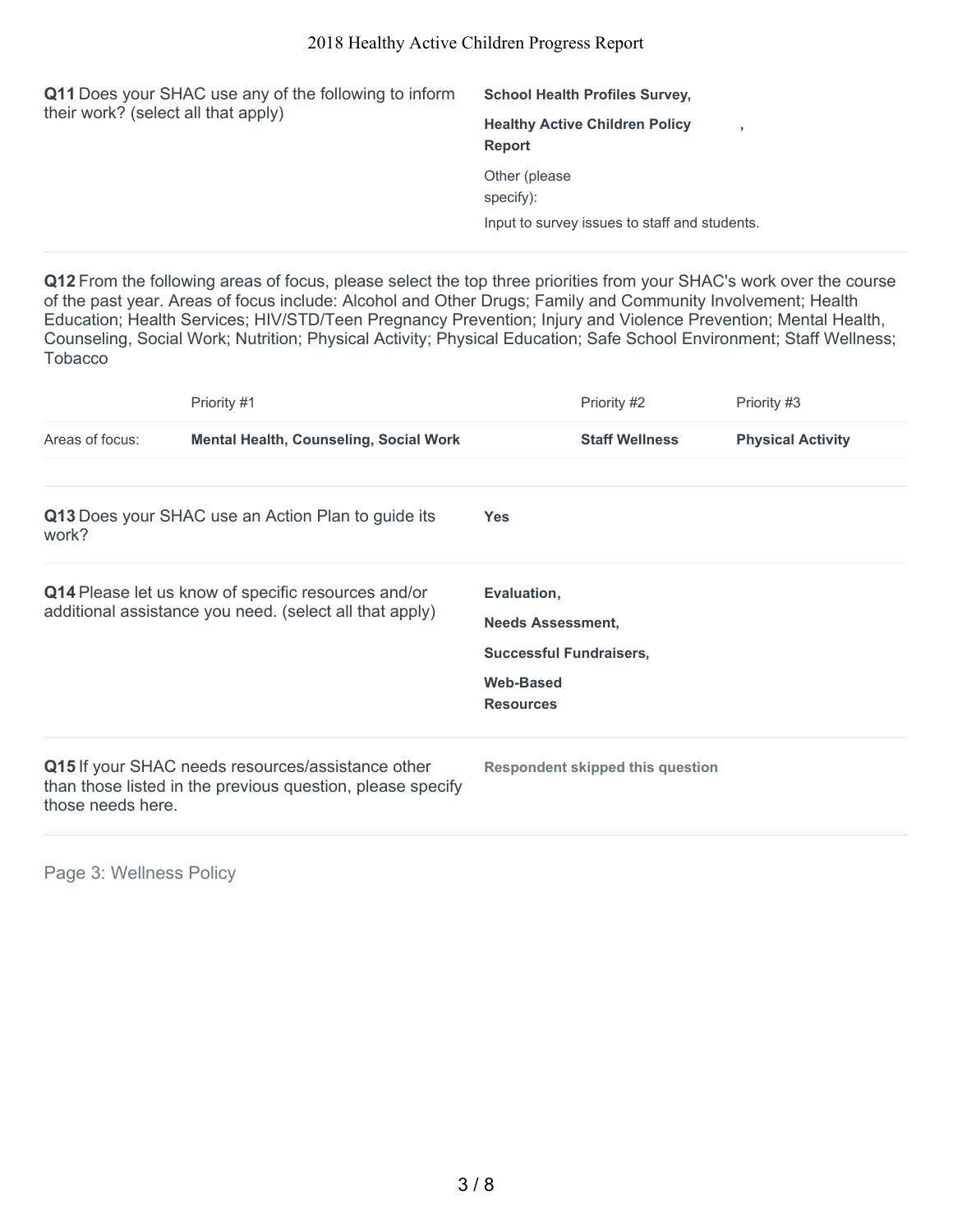**Q16** In order to promote student health and reduce childhood obesity, does your Local Wellness Policy include:

| Appropriate, evidence-based goals for nutrition education.          | <b>Yes</b> |  |
|---------------------------------------------------------------------|------------|--|
| Appropriate, evidence-based goals for nutrition promotion.          | <b>Yes</b> |  |
| Appropriate, evidence-based goals for physical activity.            | <b>Yes</b> |  |
| Appropriate, evidence-based goals for other school-based            | <b>Yes</b> |  |
| activities designed to promote student wellness, reduce childhood   |            |  |
| obesity and address child hunger.                                   |            |  |
| Nutrition guidelines for all foods and beverages sold on each       | <b>Yes</b> |  |
| school campus during the school day that are consistent with        |            |  |
| Federal regulations for school meal nutrition standards and the     |            |  |
| Smart Snacks in School nutrition standards.                         |            |  |
| Nutrition guidelines for all foods and beverages provided but not   | <b>Yes</b> |  |
| sold on the school campus during the school day, such as foods      |            |  |
| and beverages brought into the classroom for parties and events.    |            |  |
| Policies for food and beverage marketing that restrict marketing    | <b>Yes</b> |  |
| and advertising to only those foods and beverages that meet         |            |  |
| Federal regulations for school meals nutrition standards and        |            |  |
| Smart Snacks in Schools nutrition standards.                        |            |  |
| Involvement of families, students, representatives of the school    | <b>Yes</b> |  |
| nutrition program, teachers of Physical Education, school health    |            |  |
| professionals, the school board, school administrators and the      |            |  |
| public in the development, implementation and periodic review       |            |  |
| and update of the Local Wellness Policy.                            |            |  |
| Communication to the public about the content and                   | <b>Yes</b> |  |
| implementation of the Local Wellness Policy.                        |            |  |
| A plan for measuring implementation of the Local Wellness Policy,   | Yes        |  |
| including designation of an LEA official to maintain responsibility |            |  |
| for Local Wellness Policy implementation, compliance and            |            |  |
| reporting to the public.                                            |            |  |
| Periodic measurement and assessment, available to the public on     | Yes        |  |
| Local Wellness Policy implementation, including the extent to       |            |  |
| which schools are in compliance with the Local Wellness Policy,     |            |  |
| the extent to which the Local Wellness Policy compares to           |            |  |
| statutory requirements, and a description of the progress made in   |            |  |
| attaining the goals of the Local Wellness Policy.                   |            |  |
| Q17 Please use the slider tool to estimate the                      | 100        |  |
| percentage of schools in your LEA that provide staff                |            |  |

**Q18** Please describe the types of staff wellness activities that are offered in your LEA.

Yoga classes, aerobics classes, walking groups, on-site Flu Shots, Employee Assistance Programs, Safety Trainings, Weight Loss groups.

Page 4: Healthful Living (Physical Education & Health Education)

wellness programs.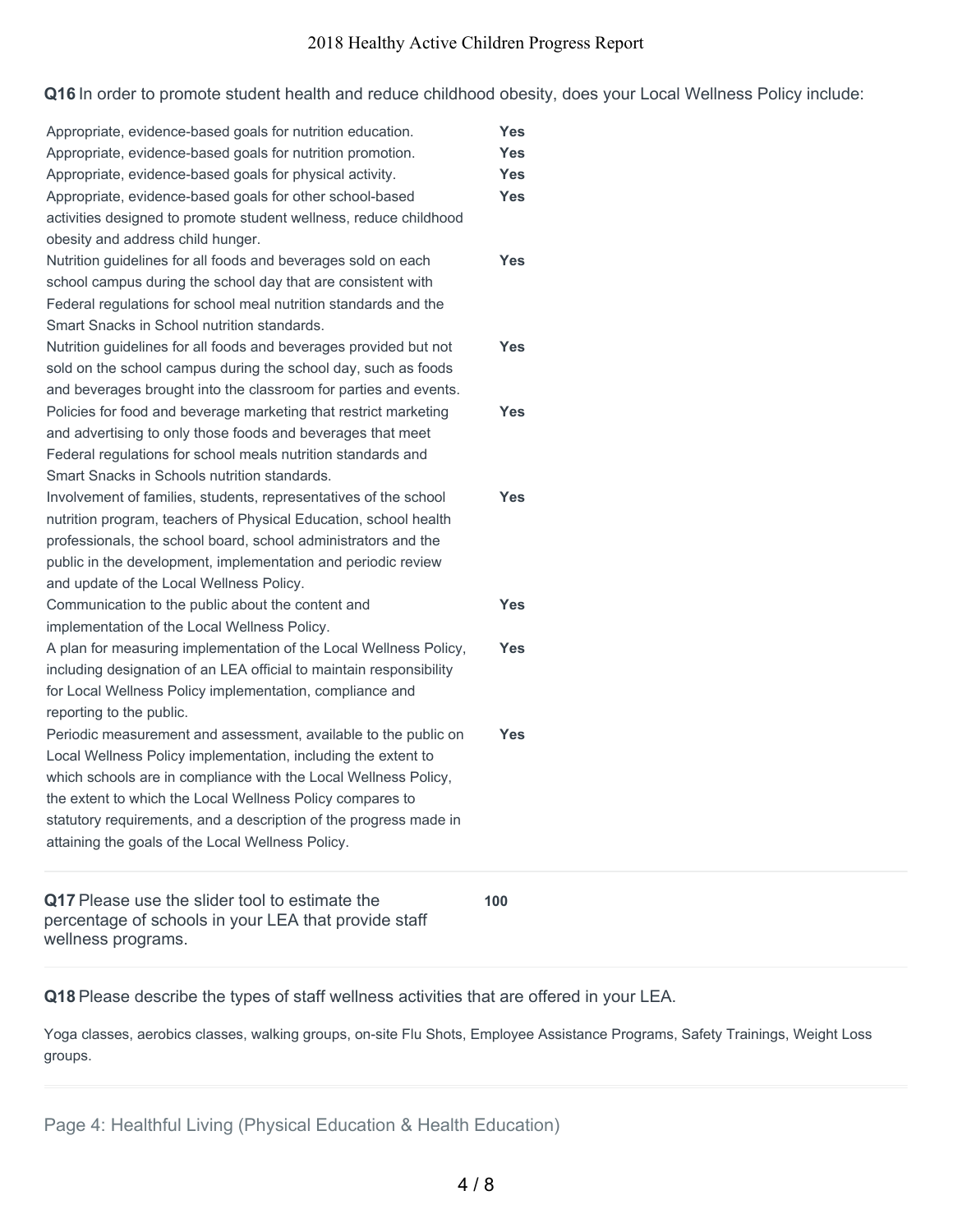**0**

**Q19** Please estimate the percentage of elementary students in your LEA that currently receive 150 minutes per week of Physical Education taught by a licensed Physical Education teacher.

**Q20** Please describe any challenges/barriers to providing all of your elementary students with 150 minutes of Physical Education per week.

While our students receive 150 minutes of physical activity a week, they are not all with a "licensed Physical Education Teacher." This is due to lack of funding for the amount of licensed PE teachers it would take to meet this goal.

| Q21 Please estimate the percentage of middle school<br>students in your LEA that currently receive 225 minutes<br>per week of Healthful Living taught by licensed Health<br>and Physical Education teachers.                                     | $\bf{0}$                                                                                   |
|--------------------------------------------------------------------------------------------------------------------------------------------------------------------------------------------------------------------------------------------------|--------------------------------------------------------------------------------------------|
| Q22 What percentage of the middle school Healthful<br>Living courses in your district are divided into 50%<br>Physical Education and 50% Health Education?                                                                                       | $\bf{0}$                                                                                   |
| Q23 Please describe any challenges/barriers to providing all of your middle school students with 225 minutes of<br>Healthful Living per week.                                                                                                    |                                                                                            |
| Time and licensed teachers.                                                                                                                                                                                                                      |                                                                                            |
| Q24 Does your LEA require daily:                                                                                                                                                                                                                 |                                                                                            |
| Physical Education classes for students in all elementary schools<br>in your district?                                                                                                                                                           | <b>No</b>                                                                                  |
| Healthful Living classes for students in all middle schools in your<br>district?                                                                                                                                                                 | <b>No</b>                                                                                  |
| Q25 Within your LEA, are there any teacher(s) that have<br>withheld recess, intramurals, physical education, or other<br>physical activity as a punishment? (This includes<br>missing physical activity to make up work or to do extra<br>work.) | No, there have been no teachers that have withheld any<br>physical activity as punishment. |

#### Page 5: Compliance Regarding Withholding Physical Education

| Q26 If one or more teachers in your LEA withheld<br>physical activity (including physical education, recess,<br>intramurals) as punishment, please indicate how you<br>plan to bring such teachers into compliance with the<br>Healthy Active Children Policy. Include barriers and<br>successful strategies for compliance. | <b>Respondent skipped this question</b> |
|------------------------------------------------------------------------------------------------------------------------------------------------------------------------------------------------------------------------------------------------------------------------------------------------------------------------------|-----------------------------------------|
|------------------------------------------------------------------------------------------------------------------------------------------------------------------------------------------------------------------------------------------------------------------------------------------------------------------------------|-----------------------------------------|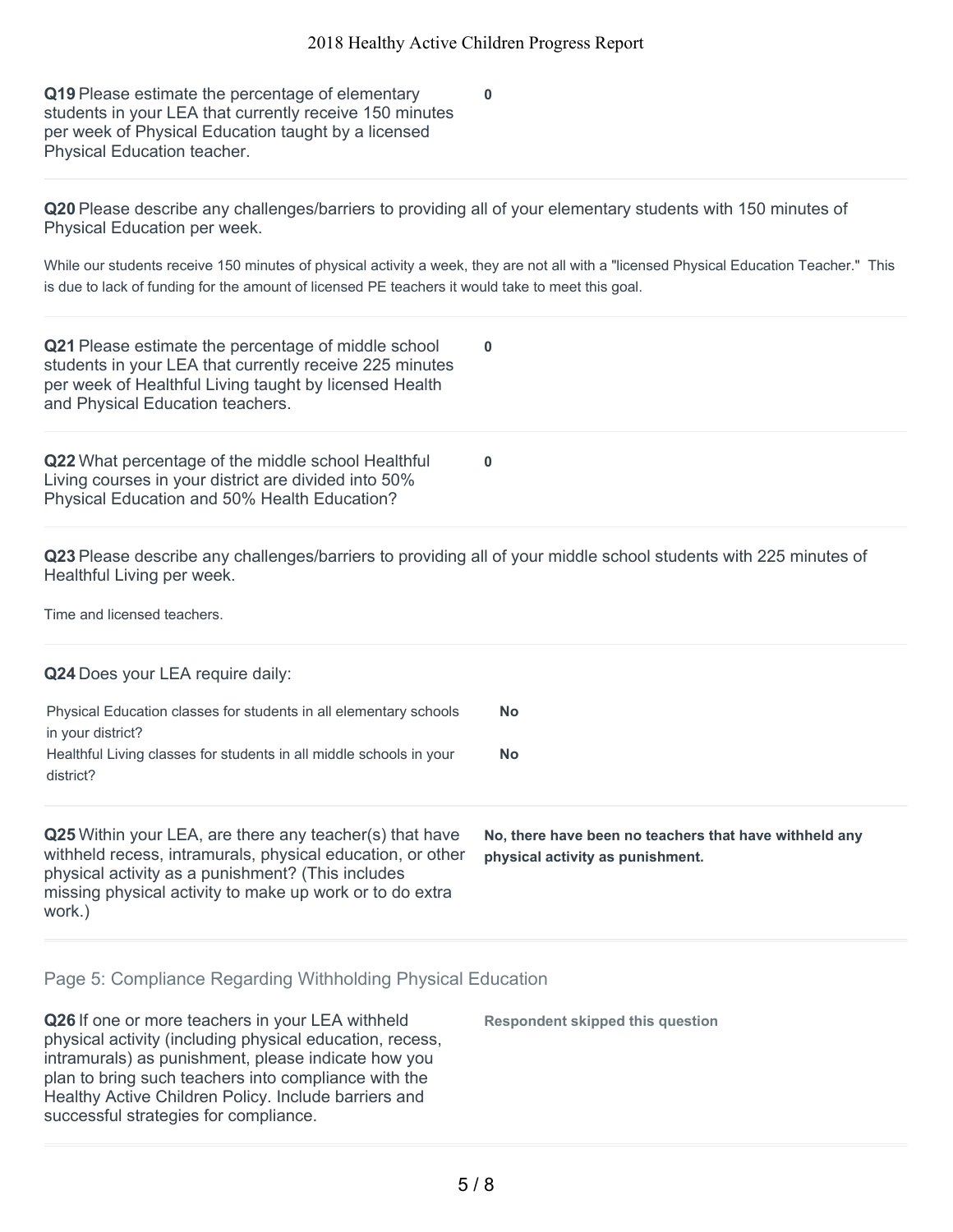| Page 6: Physical Activity                                                                                                                                         |                                                                                                                                                                        |
|-------------------------------------------------------------------------------------------------------------------------------------------------------------------|------------------------------------------------------------------------------------------------------------------------------------------------------------------------|
| Q27 ALL elementary schools in our LEA currently<br>provide 30 minutes of daily moderate to vigorous<br>physical activity.                                         | <b>Yes</b>                                                                                                                                                             |
| Q28 Which of the following resources are used in your<br>LEA to meet the physical activity requirement at the<br>elementary school level? (select all that apply) | <b>Classroom</b><br><b>Energizers</b><br><b>Physical Education,</b><br>Recess,<br>If other resources are not listed, please<br>specify::<br>Dance and exercise videos. |
| Q29 ALL middle schools in our LEA currently provide 30<br>minutes of daily moderate to vigorous physical activity.                                                | <b>Yes</b>                                                                                                                                                             |
| Q30 Which of the following resources are used in your<br>LEA to meet the physical activity requirement at the<br>middle school level? (select all that apply)     | <b>Classroom</b><br><b>Energizers</b><br>Intramurals,<br><b>Physical Education,</b><br><b>Recess</b>                                                                   |
| Q31 Within your LEA, the Healthy Active Children Policy<br>is incorporated into which of the following: (select all that<br>apply)                                | <b>Safe Schools</b><br>Plan<br><b>School Improvement</b><br>Plan<br><b>Local Wellness</b><br><b>Policy</b>                                                             |

Page 7: Nutrition Environment & Services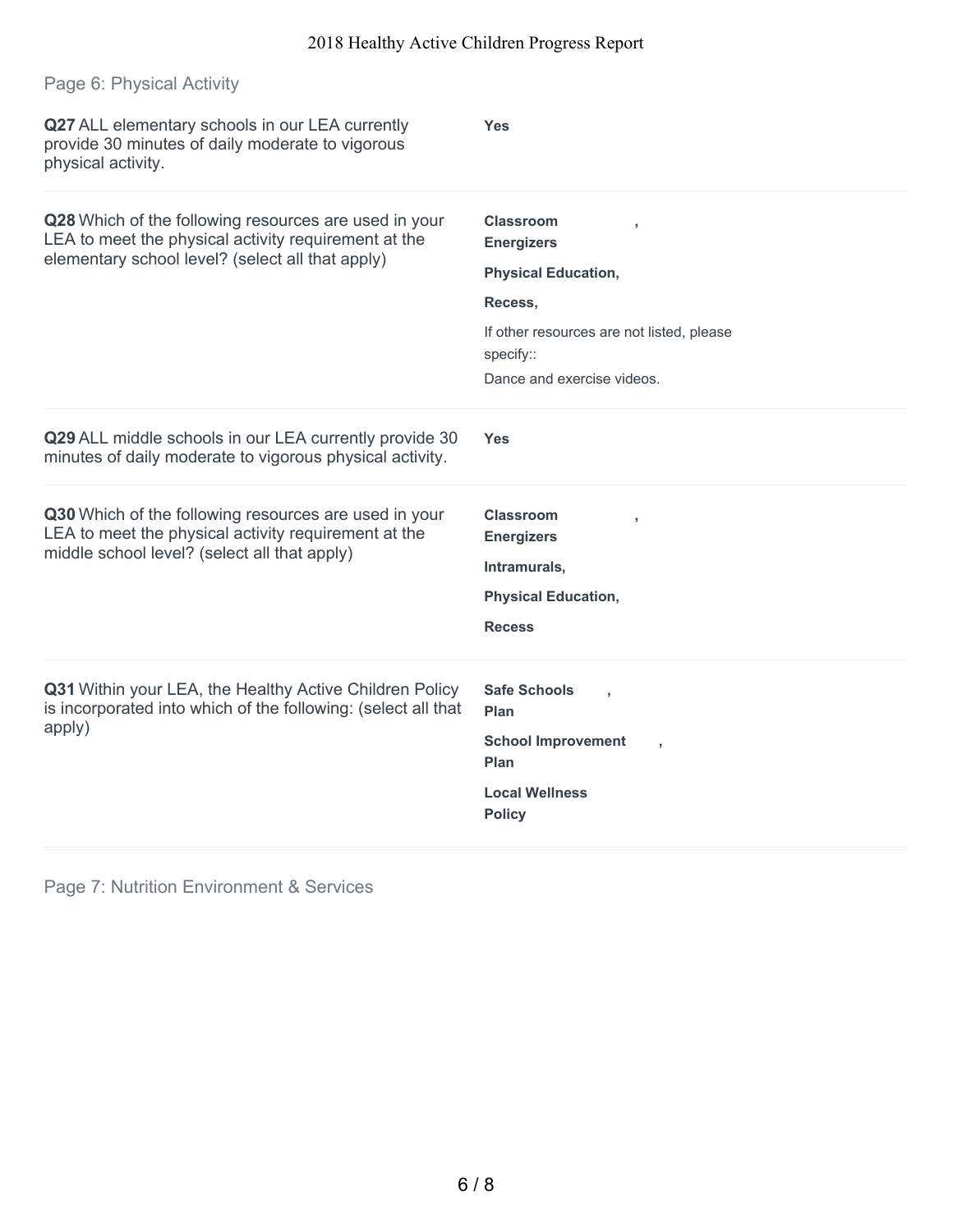#### **Q32** Please indicate whether your LEA provides the following:

| Offer a variety of healthful, appealing food and beverage options<br>for students.                                                                                                                          | <b>Yes</b> |
|-------------------------------------------------------------------------------------------------------------------------------------------------------------------------------------------------------------|------------|
| Demonstrate a commitment to utilizing non-food related strategies<br>to recognize and reward students.                                                                                                      | <b>Yes</b> |
| Offer nutrition education that aligns with national dietary<br>guidelines.                                                                                                                                  | <b>Yes</b> |
| Offer nutrition education that adheres to state academic<br>standards.                                                                                                                                      | <b>Yes</b> |
| Offer nutrition education that utilizes integrated instruction.                                                                                                                                             | <b>Yes</b> |
| Offer nutrition education that is grade-specific.                                                                                                                                                           | <b>Yes</b> |
| Offer nutrition education that is sequential in building skills for<br>students to choose, prepare and consume healthy foods and<br>beverages.                                                              | <b>Yes</b> |
| Offer nutrition education that connects the classroom, cafeteria<br>and community with involvement from teachers, school staff,<br>School Nutrition professionals, families, students and the<br>community. | <b>Yes</b> |
| Page 8: Coordinated School Health Programs (CSHP)                                                                                                                                                           |            |

**Q33** Does your LEA have a written community use of facilities policy that allows use of school athletic facilities or other school facilities by community members outside of school hours or when school is in not in session? **Yes, we have a written community use of facilities policy.**

Page 9: Community Use of Facilities Policy Publicity

**Q34** You indicated that your LEA does have a written community use of facilities policy. Please select all of the methods that are used to publicize the policy. **Website**

#### Page 10: Technical Assistance

**Q35** Please check the ways in which your LEA has received technical assistance in implementing Coordinated School Health Programs, the School Health Advisory Councils, and the Local Wellness Policy. (select all that apply)

Did not receive technical assistance **Coordinated School Health Programs, School Health Advisory Councils, Local Wellness Policy**

Page 11: Program Challenges and Overall Successes